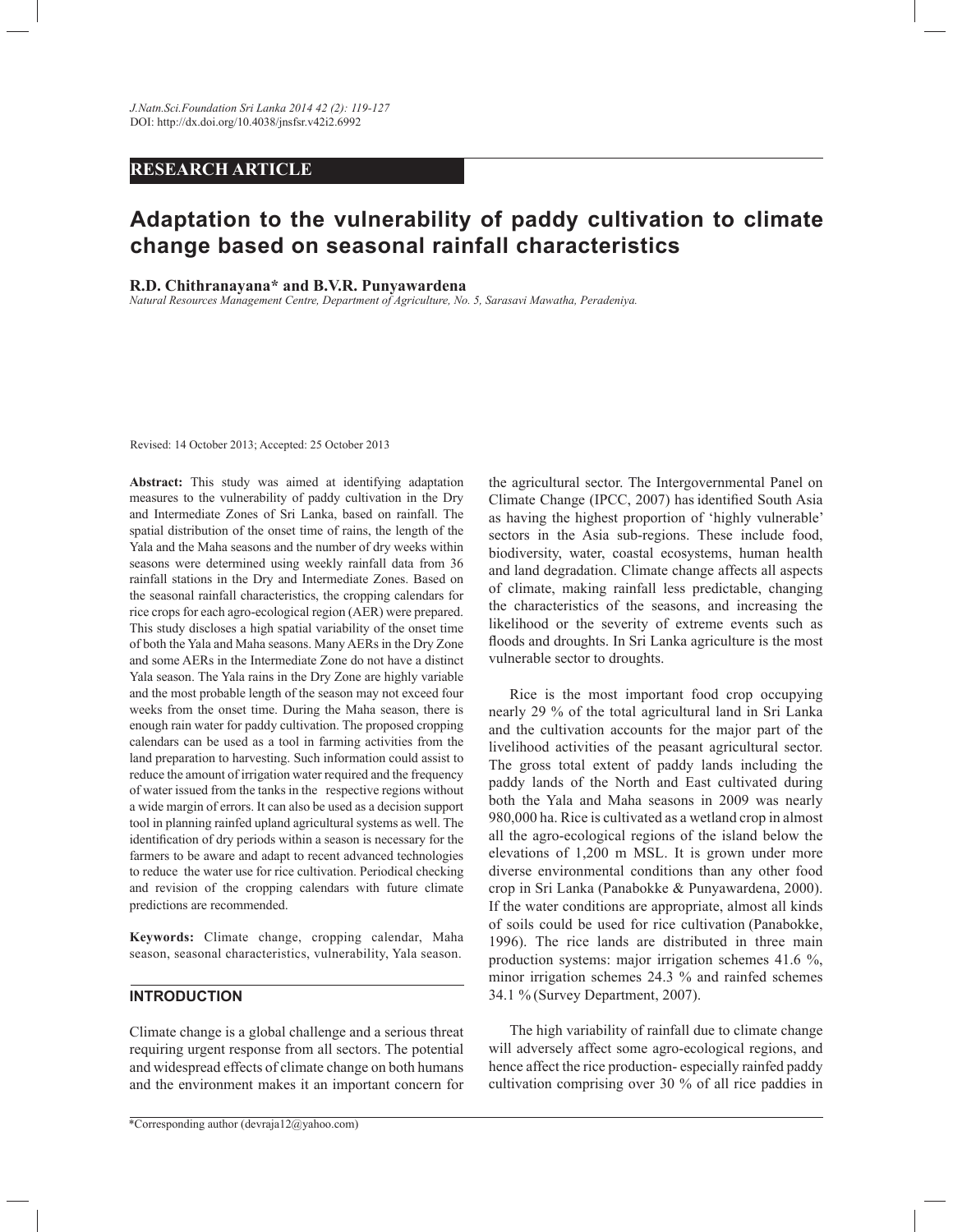the country. The major rice growing areas are in the Dry and Intermediate Zones. The Dry Zone, where nearly 70 % of the paddy is cultivated, is already showing an increasing number of consecutive dry days due to rainfall variability. Although about two thirds of the paddy is cultivated under irrigation, crop losses due to drought and shortage of irrigation water are of frequent occurrence. The Dry and Intermediate Zones are the most vulnerable to drought, with the districts of Jaffna, Killinochchi, Batticaloa, Polonnaruwa, Anuradhapura and Kurunegala having the highest probability of experiencing drought. The growth and yield of the paddy grown in these regions are largely determined by the variability of rainfall either positive or negative anomaly. This may cause serious socioeconomic impacts and imperil the future food security of the country (Ministry of Environment, 2011). Previous studies have clearly shown that paddy cultivation is highly vulnerable to climate change. Crop failures due to weather aberrations, viz. delayed onset of rains, early withdrawal of effective rains, and the occurrence of different degrees of drought at different stages of crop growth are common in these regions.

 The implementation of adaptive measures will greatly help to reduce the adverse impacts of climate change and the farmers will be ready to cope with uncertainties brought about by climate change. They will be prepared to deal with the changes in precipitation and hydrology, temperature, the length of growing season and the frequency of extreme weather, which are all associated with climate change.

 Therefore, it is important to identify the seasonal rainfall characteristics in the Dry and Intermediate Zones and change the cropping calendar in each agroecological region as an adaptation measure to respond to the vulnerability of paddy cultivation to climate change.

## **METHODOLOGY**

#### **Study area**

Figure 1 presents the agro-ecological regions (1a) (Punyawardena *et al*., 2003) and the major rice growing areas of Sri Lanka (1b). Among the three main climatic zones, namely, Wet, Intermediate and Dry, the major rice tracts are concentrated in the Dry and the Intermediate Zones. Although Figure 1b suggests that a considerable extent of rice lands are spread across the Wet Zone, the onset of seasonal rains in this region does not make significant impacts on the rice cultivation calendar owing to the availability of phreatic water throughout the

region. Meanwhile, recent studies have clearly shown that farmers in the Wet Zone are weaning away from rice cultivation due to various physical and socio-economic reasons (Kendaragama & Bandara, 2000) in spite of its climatological conduciveness for rice cultivation in both seasons (Chithranayana *et al*., 2004). Therefore, this study limited its scope to the Dry and Intermediate Zones of Sri Lanka where the onset of rains in both the Yala and Maha seasons would have a significant effect on the rice cultivation calendars in the respective regions and consequently the national rice production.

## **Data summary**

The weekly rainfall data collected from 36 stations scattered throughout the Dry and Intermediate Zones were selected for the study (Figure 2). In selecting these rainfall stations, emphasis was given to locations having long time series of data recorded during most recent times with a fair spatial coverage across all agro-ecological regions in both the Dry and Intermediate Zones. The periods between March to August and September to February were considered as the effective periods of the Yala and Maha seasons, respectively. Consequently, any standard week after the standard week No. 9 and 34 for the Yala and Maha seasons that satisfied the requirement of onset criteria given below, were chosen as the start of the respective seasons.

## **Determination of the onset and withdrawal of seasonal rains and mapping**

If any consecutive three week period had a cumulative weekly rainfall of 20 mm or more in each week after a pre-specified week (week No. 9 and 34 for the Yala and Maha seasons, respectively) then, the first week of the said consecutive period was chosen as the onset of the seasonal rains. However, if the preceding week of the series had received a cumulative rainfall of 10 mm or more, then it was considered as the onset of the seasonal rains taking into consideration the fact that 10 mm of cumulative rainfall is adequate to soak the soil for land preparation activities. Meanwhile, if any consecutive three week period had a week with less than 20 mm of cumulative rainfall, but bounded on either side by 20 mm or more, then the first week of the said period was chosen as the start of the seasonal rains. This relaxation was highly applicable to the Yala season where a true onset of seasonal rains is not easily discernible. However, it was considered that the season is interrupted or the seasonal rains are withdrawn, if the cumulative weekly rainfall was below 10 mm for two weeks in a row. The growing season was considered as the period between the onset week and the withdrawal week. Any week within a season having less than 10 mm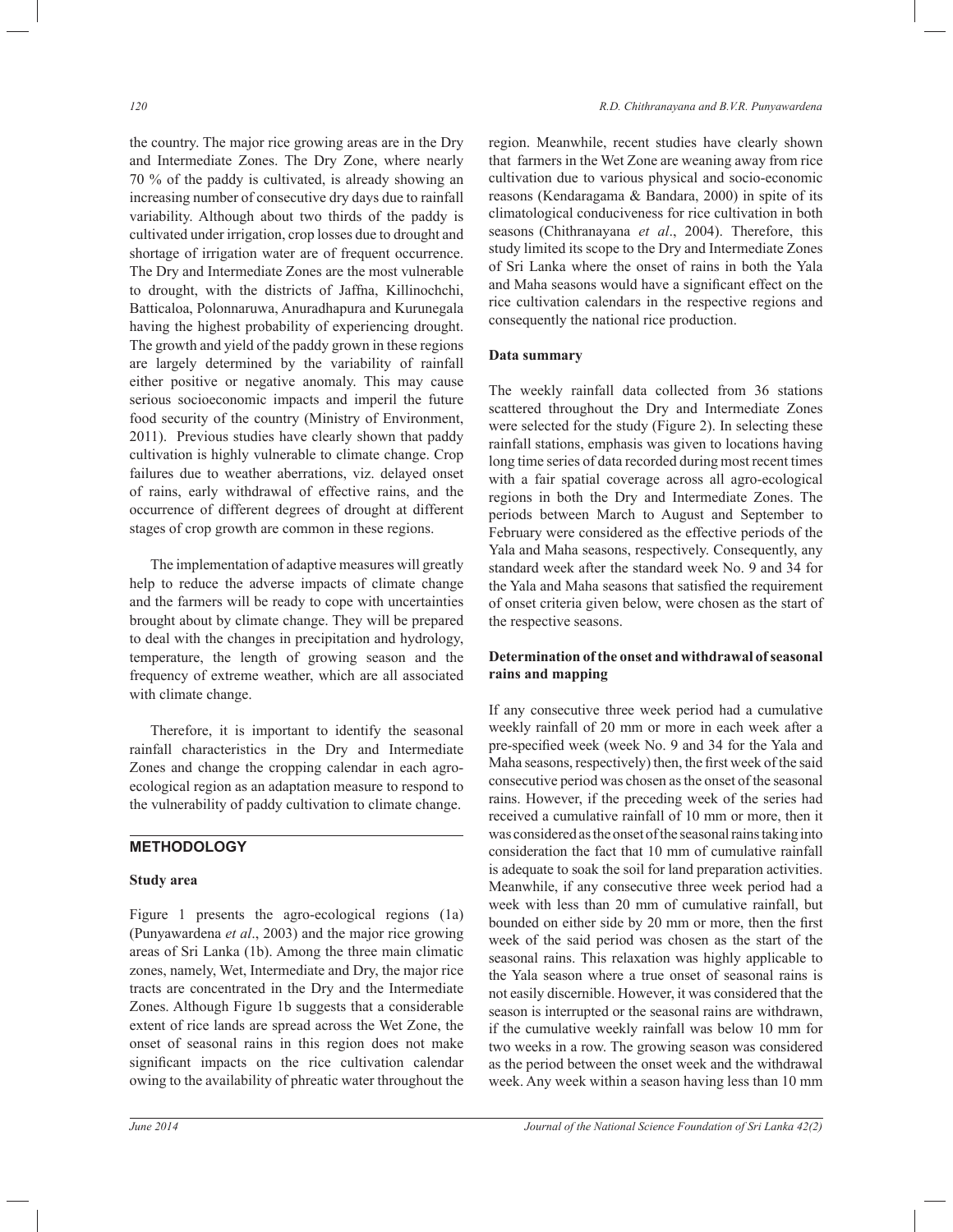

**Figure 1:** Agro-ecological map (a) and major rice growing regions in Sri Lanka (b)

of cumulative rainfall was considered as a dry week. Based on the above criteria, surfaces depicting the spatial distribution of the onset and the length of the growing season of each season were developed for the Dry and Intermediate Zones using ArcView GIS Software. Each surface was superimposed with the Dry and Intermediate Zones of the agro-ecological region map of Sri Lanka (Punyawardena *et al*., 2003) to ascertain the spatial relationship of the onset and the length of growing period of each season with the agro-ecology of the major rice growing regions of Sri Lanka.

## **Preparation of cropping calendar**

The new cropping calendars for rice were prepared for each agro-ecological region based on the above seasonal characteristics. Most farmers in Sri Lanka use short duration (3  $\frac{1}{2}$  months) rice varieties for both the Yala and Maha seasons. Therefore, the cropping calendars were prepared considering the short duration  $(3 \frac{1}{2})$  months) rice crop.

## **RESULTS AND DISCUSSION**

## **Onset of the Yala season**

This study reveals that the onset of the Yala season across the Dry and Intermediate Zones of Sri Lanka generally varies among standard week numbers 12 to 14, a period between 19<sup>th</sup> March to 2<sup>nd</sup> April. However, some agro-ecological regions (AERs) in the Dry and



**Figure 2:** Selected rainguage stations for the study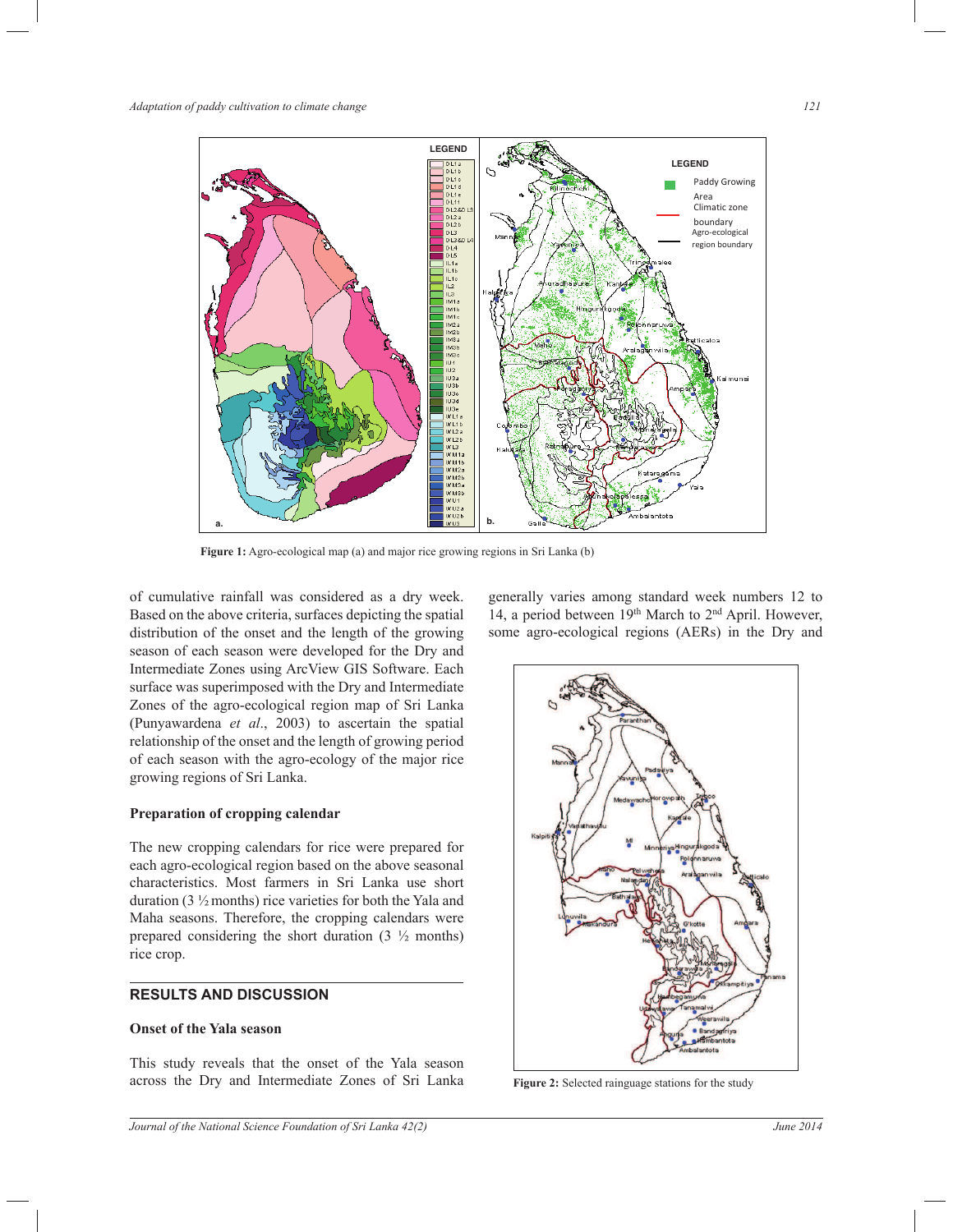Intermediate Zones do not have a distinct Yala season and has only a few weeks of rains, which just fulfills the requirements of the definition of the onset criteria used in this study. These regions include DL2a, DL2b AERs in the Digamadulla area, DL3, DL4, DL1c, DL1b (northern part), DL1e AERs of the Wanni region and DL5, DL1b (southeastern Dry Zone) in the Ruhuna area.

 Figure 3a shows the spatial distribution of the onset time of the Yala season in the Dry and Intermediate Zones of Sri Lanka. It is clear that apart from an area in the IL1a AER, which is neighbouring the WM3a and WM3b AERs in the central highlands of the Wet Zone, in all other areas in the Low Country Intermediate Zone of the western half of Sri Lanka, the Yala season commences in the standard week 13, a period starting from 26th March onwards. However, the aforesaid area in the IL1a region, mainly in the eastern part of the Kurunegala District commences its Yala rains in the  $12<sup>th</sup>$  week (19<sup>th</sup> March onwards). In fact, the most productive paddy tracts of the Kurunegala District are located in this region including the experimental fields of Rice Research and Development Institute (RRDI) of Sri Lanka. Meanwhile, in the IL2 AER in the eastern part of the Low Country Intermediate Zone, the Yala rains commences in the  $14<sup>th</sup>$  week  $(2<sup>nd</sup>$ April onwards). However, these rains last only for a few weeks and hardly support any kind of cropping. All the other AERs of the Intermediate Zone located in the mid and up country regions begin to receive their expected Yala rains by standard week number 13, a period from the last week of March (Figure 3a).

 The onset of the Yala season in the Dry Zone generally delays by one or two weeks than in the Intermediate Zone. However, in most parts of the Dry Zone of Sri Lanka the Yala rains commence by the first week of April (standard week number 14). In DL1a region of the Dry Zone the Yala season commences two weeks prior to the other areas of the Dry Zone (Figure 3a). This area stretches as a strip sandwiched between DL1b AER of the southern Dry Zone and, foothills of southeastern edge of the central hills and IL1c AER. Despite being able to identify the start of the Yala rains by the first week of April in the eastern and southeastern parts of the Dry Zone, the continuation of the rains to support a crop growth during the season cannot be guaranteed due to well established climatological reasons.

#### **Onset of the Maha season**

The spatial distribution of the onset of Maha rains in the Dry and Intermediate Zones of Sri Lanka is shown in Figure 3b. Unlike in the Yala season, the onset of seasonal rains in major rice growing regions of Sri Lanka ranges from standard week number 37 to 41, a period

from  $10<sup>th</sup>$  September to  $8<sup>th</sup>$  October with a five-week span. The earliest onset of the Maha rains in the standard week number 37, 10<sup>th</sup> September onwards is recorded in IL1a region in the Low Country Intermediate Zone along with most of IU regions. The other parts of the Low Country Intermediate Zone, namely IL1b, IL1c, western part of the IL2 region and all IM regions begin to experience effective Maha rains a week later, a period from 17th September onwards. The rest of the IL2 region that adjoins the Dry Zone along with the IL3 region commence the Maha rains by the  $39<sup>th</sup>$  week,  $24<sup>th</sup>$ September onwards.

 Even though it is customary to presume that the onset of the Maha season rains occur only after early October in the Dry Zone, some regions such as DL1a region, southern part of the DL1b region and a part of the DL1c region that neighbours IL2 region begin to experience effective Maha rains from 24<sup>th</sup> September onwards (standard week 34). Meanwhile, the rest of the Dry Zone receives its effective Maha rains between standard weeks 40 and 41, October 1st and 8th, respectively (Figure 3b). The late start of the Maha rains (standard week 41) occurs in the northern, northwestern and southeastern parts of the Dry Zone including the entire DL5 regions. The Rajarata region (area between Deduru oya and Mahaweli river) of the Dry Zone along with the northern part of the DL2b region begins to receive Maha rains on 1st October, the conventionally accepted onset time. In fact, this is the area where Sri Lankan hydraulic civilization was most pronounced with cascades of tanks during ancient times. Nevertheless, within this region a lens-shaped strip of area starting from the meeting point of the Dry, Wet and Intermediate Zones in the Matale District towards the northeastern direction up to Kantale is discernible where the onset of the season is delayed by a week (Figure 3b).

#### **Length of the Yala season**

Under average conditions the length of the growing season is useful in determining the crop cycle duration and the cropping calendars. Figure 4a shows the spatial distribution of the length of the Yala season. It clearly shows that many AERs in the Dry Zone and some AERs in the Intermediate Zone do not have a distinct Yala season. The length of the Yala season in the Dry and Intermediate Zones ranges from 1 to 22 weeks. The length of the Yala season increases from northeast to southwest due to the southwest monsoon wind direction.

 The longest Yala season, more than 17 weeks, is recorded in the eastern part of IL1a in the Low Country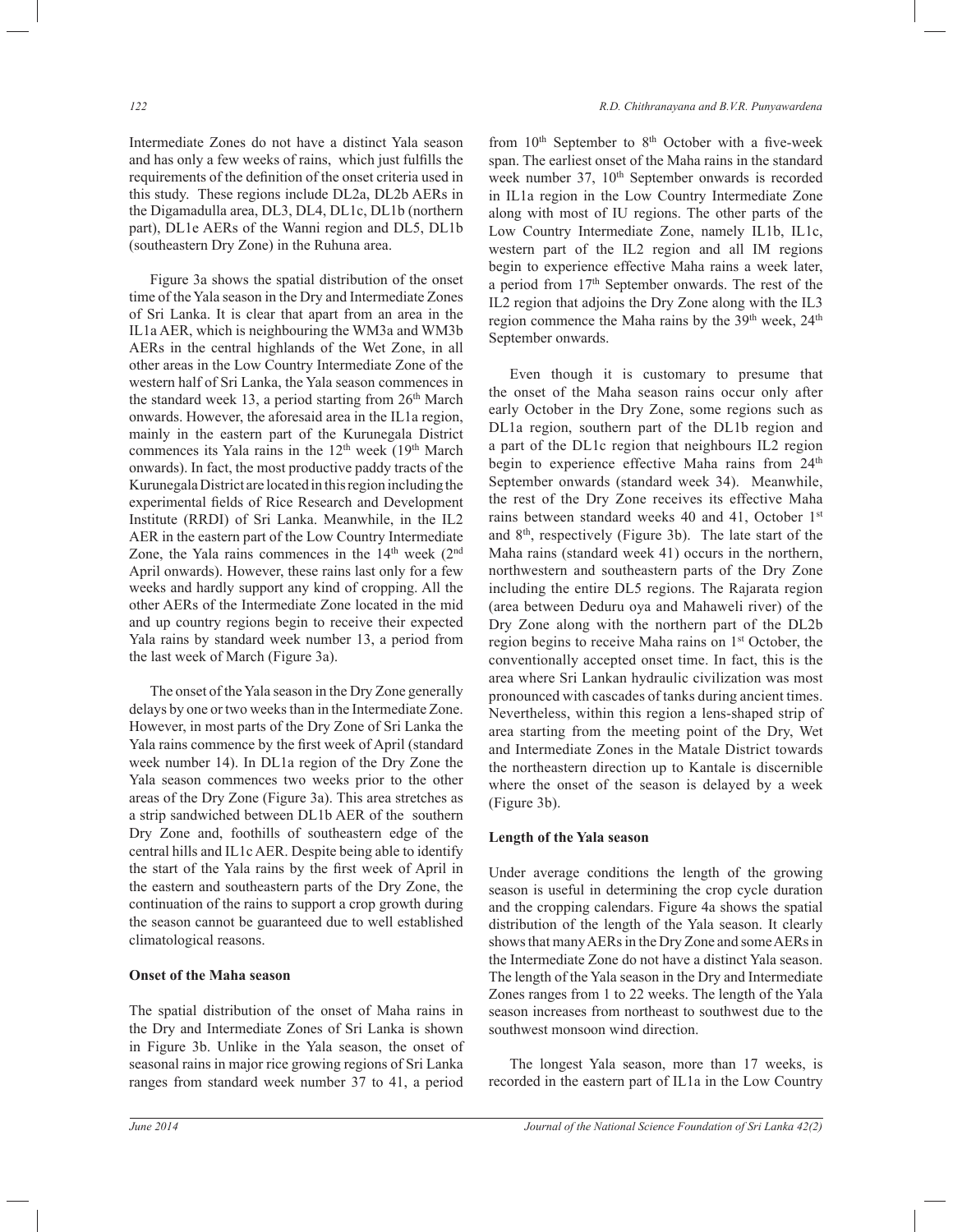Intermediate Zone along with the IU2 in the Up Country Intermediate Zone. The western and southern parts of the IL1a region and IM3c region have a 12 − 16 week long Yala season. However, the Mid Country Intermediate Zone exhibits less variability in the growing periods. All AERs in the Mid Country Intermediate Zone except IM3c region, all AERs in the Up Country Intermediate Zone except IU2 region, IL1b and the southwestern part of IL1c regions in the Low Country Intermediate Zone have 8 – 11 week long



**Figure 3:** Spatial distribution of the onset time of Yala season (a) and Maha season (b) in the Dry and Intermediate Zones of Sri Lanka.



**Figure 4:** Length of the Yala season (a) and the Maha season (b) in the Dry and Intermediate Zones of Sri Lanka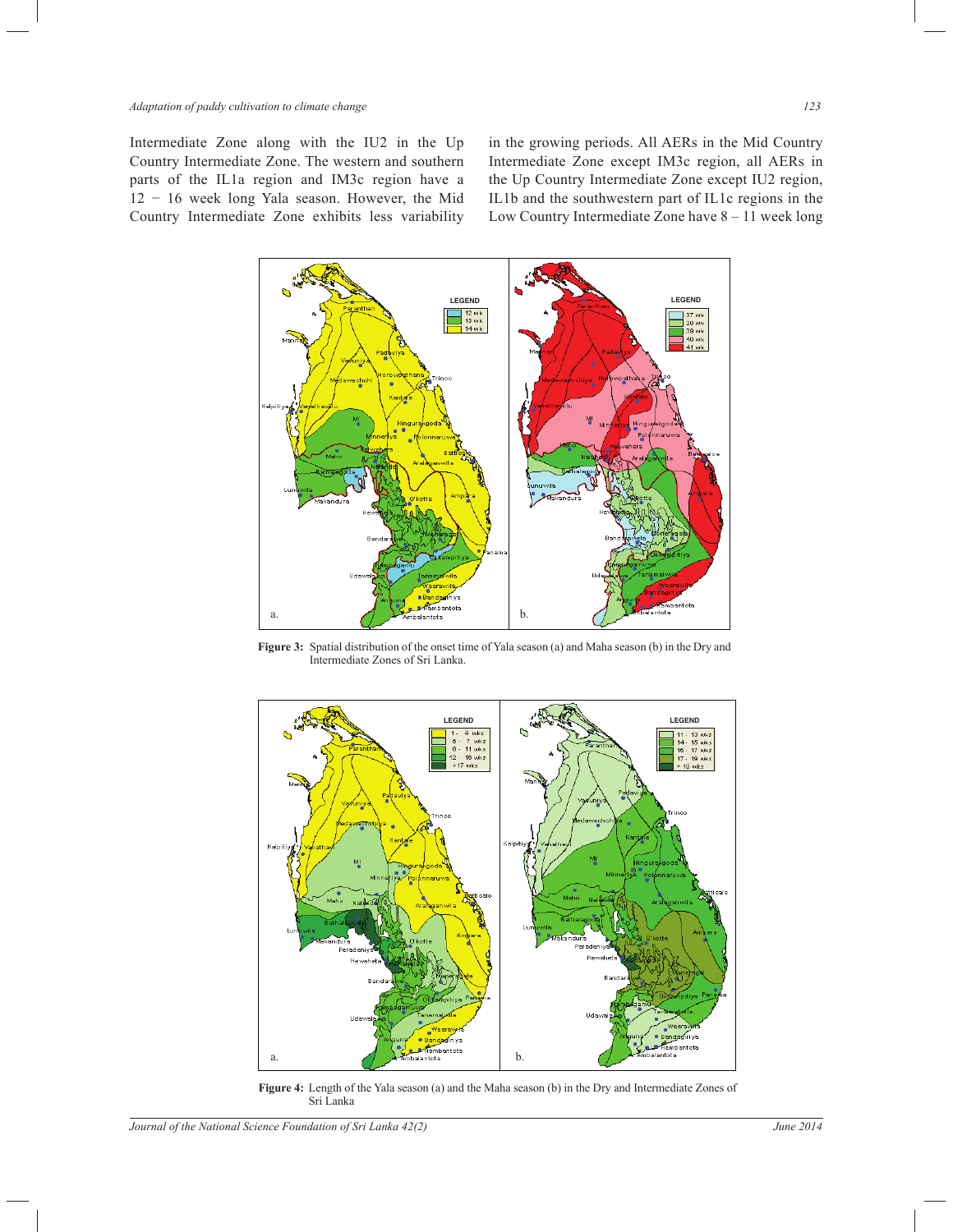Yala seasons; the rest of the IL1c region along with the IL2 and IL3 display a Yala season of 5 − 7 weeks.

 The Yala rains in the Dry Zone are highly variable and most probably the length of the season may not exceed four weeks from the onset time except some parts of the DL1b region and the western part of the DL1c region. DL1b region and the western part of the DL1c region exhibit a length of  $5 - 7$  weeks due to the impact of the southwest monsoon.

Therefore, any type of cultivation during the Yala season in the Dry Zone and some parts of the Intermediate Zone needs irrigation for both paddy lands and other highlands. If irrigation water is not guaranteed, high yields are not assured due to the high risk involved.

## **Length of the Maha season**

The Maha season is the main growing season in Sri Lanka. Figure 4b shows the spatial distribution

| Table 1: Number of dry weeks in different agro-ecological regions within the Yala and Maha seasons |  |  |
|----------------------------------------------------------------------------------------------------|--|--|
|----------------------------------------------------------------------------------------------------|--|--|

| Agro-ecological<br>region | Maha                   |                     | Yala                   |                     |
|---------------------------|------------------------|---------------------|------------------------|---------------------|
|                           | Season length<br>(wks) | No. of dry<br>weeks | Season length<br>(wks) | No. of dry<br>weeks |
| IU1                       | $16 - 17$              | $\overline{0}$      | $8 - 11$               | $\overline{0}$      |
| IU2                       | $18 - 22$              | $\boldsymbol{0}$    | $17 - 22$              | 1                   |
| IU3a                      | $17 - 19$              | $\mathbf{0}$        | $8 - 11$               | $\boldsymbol{0}$    |
| IU3b                      | $17 - 19$              | $\boldsymbol{0}$    | $8 - 11$               | $\boldsymbol{0}$    |
| IU3c                      | $17 - 19$              | $\boldsymbol{0}$    | $8 - 11$               | $\boldsymbol{0}$    |
| IU3d                      | $17 - 19$              | $\mathbf{0}$        | $8 - 11$               | $\boldsymbol{0}$    |
| IU3e                      | $17 - 19$              | $\boldsymbol{0}$    | $8 - 11$               | $\boldsymbol{0}$    |
| IM1a                      | $17 - 19$              | $\mathbf{0}$        | $8 - 11$               | $\mathbf{0}$        |
| IM1b                      | $14 - 17$              | $\boldsymbol{0}$    | $8 - 11$               | $\boldsymbol{0}$    |
| IM1c                      | $17 - 19$              | $\mathbf{0}$        | $8 - 11$               | $\boldsymbol{0}$    |
| IM <sub>2</sub> a         | $14 - 15$              | $\boldsymbol{0}$    | $8 - 11$               | $\boldsymbol{0}$    |
| IM <sub>2</sub> b         | $14 - 19$              | $\mathbf{0}$        | $5 - 11$               | $\boldsymbol{0}$    |
| IM <sub>3</sub> a         | $16 - 17$              | $\mathbf{0}$        | $8 - 11$               | $\boldsymbol{0}$    |
| IM <sub>3</sub> b         | $14 - 15$              | $\overline{0}$      | $5 - 7$                | $\mathbf{0}$        |
| IM3c                      | $17 - 19$              | $\boldsymbol{0}$    | $12 - 16$              | $\boldsymbol{0}$    |
| IL1a                      | $14 - 15$              | $0 - 2$             | $12 - 18$              | $0 - 2$             |
| IL1b                      | $14 - 15$              | $\boldsymbol{0}$    | $8 - 11$               | $0 - 1$             |
| IL1c                      | $17 - 19$              | $\mathbf{0}$        | $5 - 7$                | $\overline{0}$      |
| IL2                       | $17 - 22$              | $\overline{2}$      | $5 - 7$                | $\boldsymbol{0}$    |
| IL <sub>3</sub>           | $14 - 15$              | $\theta$            | $5 - 7$                | $\overline{0}$      |
| DL1a                      | $12 - 18$              | $\mathbf{0}$        | $8 - 11$               | $0 - 1$             |
| DL1b                      | $11 - 15$              | $0 - 1$             | $1 - 7$                | $0 - 1$             |
| <b>DL1c</b>               | $14 - 16$              | $0 - 2$             | $1 - 7$                | $0 - 2$             |
| DL1d                      | $14 - 16$              | $\boldsymbol{0}$    | $1 - 4$                | $0 - 2$             |
| DL1e                      | $12 - 15$              | $\mathbf{0}$        | $1 - 4$                | $0 - 2$             |
| DL1f                      | $11 - 13$              | $\boldsymbol{0}$    | $1 - 4$                | $\boldsymbol{0}$    |
| DL <sub>2a</sub>          | $17 - 19$              | $\mathbf{0}$        | $1 - 7$                | $\mathbf{1}$        |
| DL2b                      | $15 - 18$              | $0 - 1$             | $1 - 4$                | 1                   |
| DL3                       | $11 - 13$              | $0 - 1$             | $1 - 4$                | $\boldsymbol{0}$    |
| DL <sub>4</sub>           | $11 - 13$              | $\boldsymbol{0}$    | $1 - 4$                | $\boldsymbol{0}$    |
| DL5                       | $11 - 14$              | $1 - 2$             | $1 - 4$                | $0 - 3$             |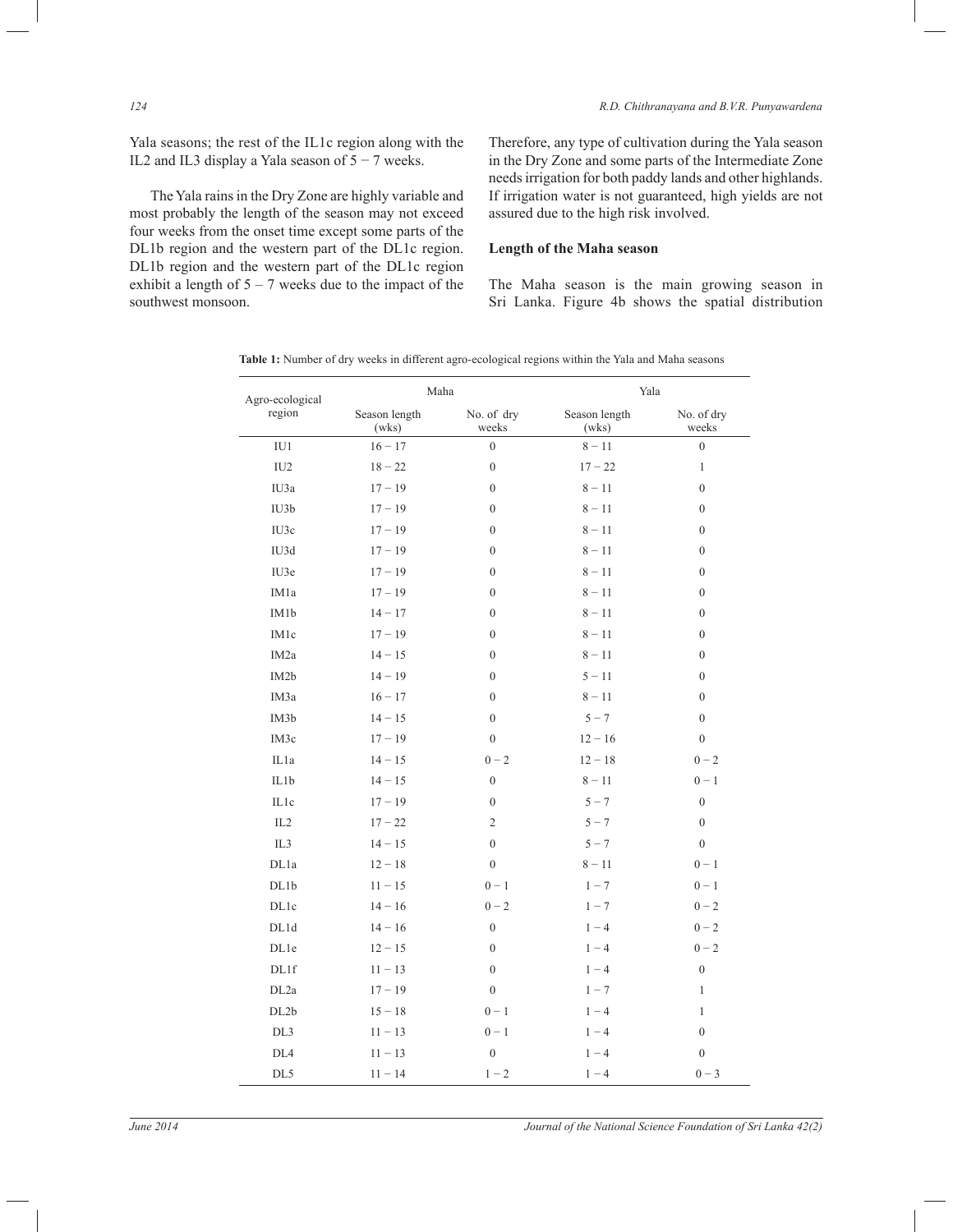#### *Adaptation of paddy cultivation to climate change 125*

of the lengths of the Maha season for the Dry and Intermediate Zones. The length of the Maha season in the Dry and Intermediate Zones ranges from  $11 - 22$ weeks. The map shows a decrease in the duration of the season towards the north and south. An increase from southwest towards northeast due to the prevailing monsoon wind direction is clear.

 The Dry Zone and about two thirds of the Intermediate Zone display growing periods exceeding 14 weeks, while nearly one third exhibits periods of over 16 weeks (Figure 4b). The longest Maha season, more than 18 weeks, is recorded in the IU2 region while the shortest Maha season,  $11 - 13$  weeks, is recorded in the western part of DL1a, DL1b and DL5 regions, northern part of DL1b, DL1d and DL1e regions, DL1f, DL3 and DL4 regions. The Dry Zone shows different durations of growing periods ranging from 11 weeks to 19 weeks. All AERs in the Up Country Intermediate Zone except IU2 region and the AERs in the eastern part of the Mid Country Intermediate Zone and eastern part of the Low Country Intermediate Zone have 17 − 19 weeks long Maha seasons. Western and southern parts of the Low Country Intermediate Zone (IL1a, IL1b, IL3 and southern part of IL1c), eastern part of the DL5 region and southern parts of the DL1b, DL1d, DL1f and northern part of DL1c in Rajarata region display a length of 14 − 15 weeks. Although the AERs in the southern part of the Mid Country Intermediate Zone exhibits a 14 − 15 week long growing period, the length of the Maha season in AERs in the eastern part is  $16 - 19$  weeks due to the impact of monsoon wind direction.

#### **Number of dry weeks within the seasons**

The number of dry weeks within the Yala and Maha seasons is shown in Table 1. The number of dry weeks within a season varies from  $0 - 3$  weeks. It is common in the AERs in the Dry Zone in the Yala season except DL3 and DL4. This information is important in irrigation scheduling and timely water supply. The rainfall patterns are gradually becoming unpredictable and the rainy season is becoming shorter. Although the inter-monsoonal rains allow the farmer to plant rice, unexpected dry spells as long as three weeks may occur at critical stages of growth after establishment of the crop. Without irrigation, the long dry spells within a rainy season would affect rice production severely. The shorter Yala season may also limit rice cropping in some areas in the Dry Zone limiting rice cultivation to one season per year. If water from previous rains can be stored for supplementary irrigation during dry periods, crop failures can be avoided and successful double cropping can be practiced.

**Cropping calendar**

The proposed cropping calendars for short duration (3  $\frac{1}{2}$  months) rice crops for each AER in the Dry and Intermediate Zones are shown in Figure 5 and 6, respectively. The cropping calendars indicate diagrammatically when the land preparation and sowing should start, the harvest period and the end of the season.

 The optimum time for sowing in the Yala season in many AERs of the Dry Zone and in many AERs in the Intermediate Zone is between the 1<sup>st</sup> week of May and the last week of April, respectively. The time of cultivation is more variable in the Maha season than that in the Yala season, especially in the Dry Zone due to the variability of onset of rains. Sowing time in the Maha season varies from the 1st week of October to the 2nd week of November while in the Yala season it is from the 2<sup>nd</sup> week of April to the 1<sup>st</sup> week of May. However, early pre-monsoon rainfall can be used effectively for crop establishment during the early stage of crop growth. Later in the season, when the reservoirs have been filled and irrigation has begun, the crop can be irrigated as needed. Hence, the early crop establishment results in less water use from the reservoirs in the wet season while saving water for the dry season.

 In the proposed cropping calendars, 4 weeks are allocated for land preparation (Figure 5 and 6). However, if the time taken for land preparation can be minimized to about  $2 - 3$  weeks, it would help to conserve irrigation water. The maximum utilization of rainwater by timely cultivation increases the potential for increased rice production. It will also maximize the irrigation water use efficiency. Therefore, strict policy decisions on timing of crop establishment is needed to avoid late planting and excess water use. This would even allow the cultivation of 4 month duration rice.

 All harvesting operations of rice are planned to be completed during the driest months, February/March, for the Maha season and August/September for the Yala season. The harvesting time of Maha season varies from zone to zone. In the southern Dry Zone, eastern part of IL2 region and IL3 region, harvesting can be started in the 3rd week of February to be over by the end of the month. However, in the northern Dry Zone, the harvesting could begin in the 1<sup>st</sup> week of March to be generally over by mid-March. In AERs in the Up Country Intermediate Zone and IL1a region, the crop can be harvested in the 1 st week of February. In all AERs in the Mid Country Intermediate Zone except the northern part of IM1b region, 2nd week of February is the harvesting time. In the Yala season, for many AERs in the Intermediate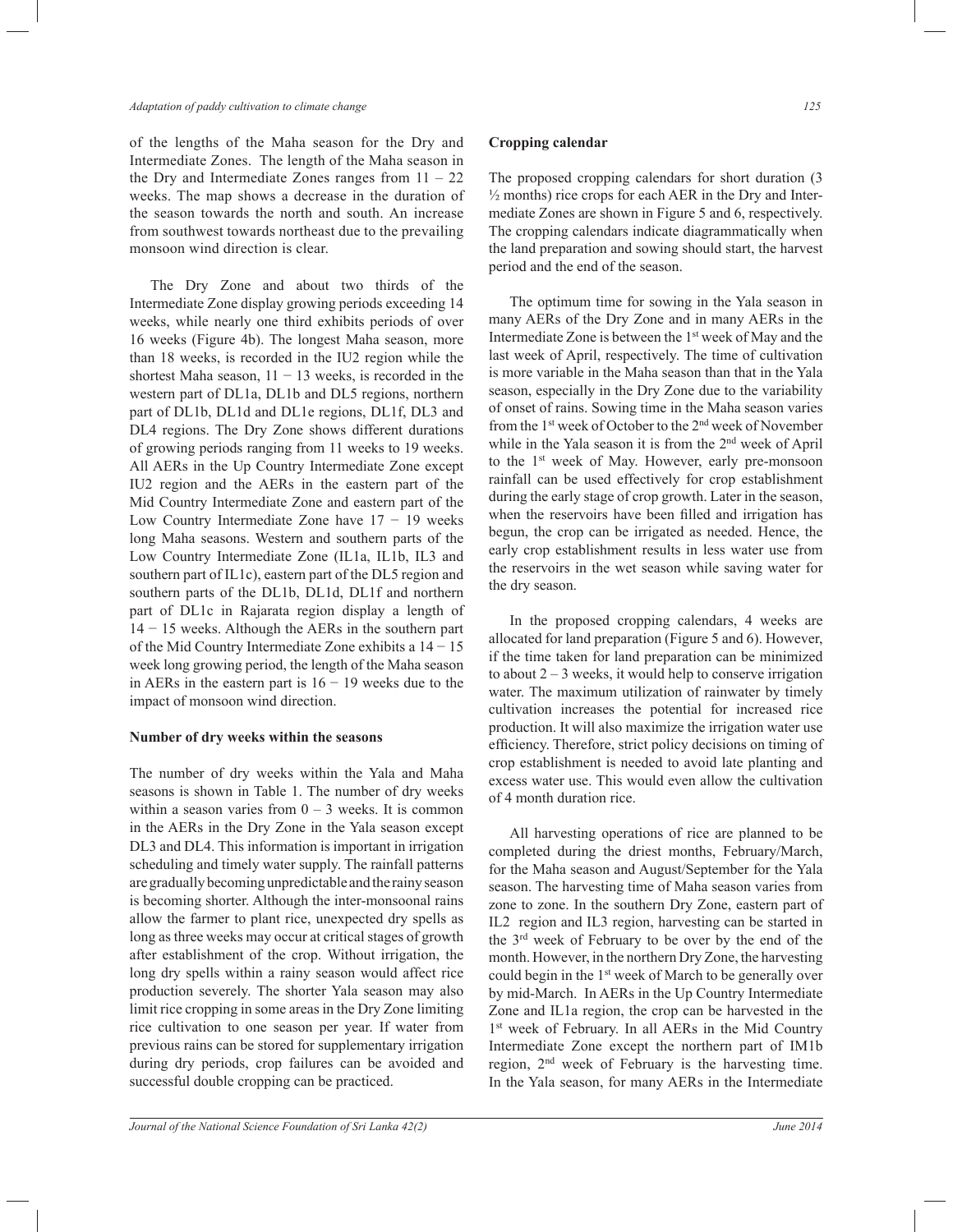

**Figure 5:** Proposed cropping calendar for the rice crop in each agro-ecological region in the Dry Zone of Sri Lanka



**Figure 6:** Proposed cropping calendar for the rice crop in each agro-ecological region in the Intermediate Zone of Sri Lanka

Zone, the 2nd week of August is the peak harvesting time and for many AERs in the Dry Zone, it is started in the 3 rd week of August.

 The optimal time of cultivation can be considered as an important part in maximizing the economic yield while optimizing the resource-use efficiency (Dhanapala, 2000). However, most farmers do not adhere to optimum

timing due to various avoidable and/or unavoidable reasons. The loss in yield due to delayed sowing cannot be compensated (Weerakoon, 2011). Timely cultivation with maximum use of rainwater, especially during the major season could save the irrigation water, which could be used to expand the cultivated land extent and production in the minor season (Yala).